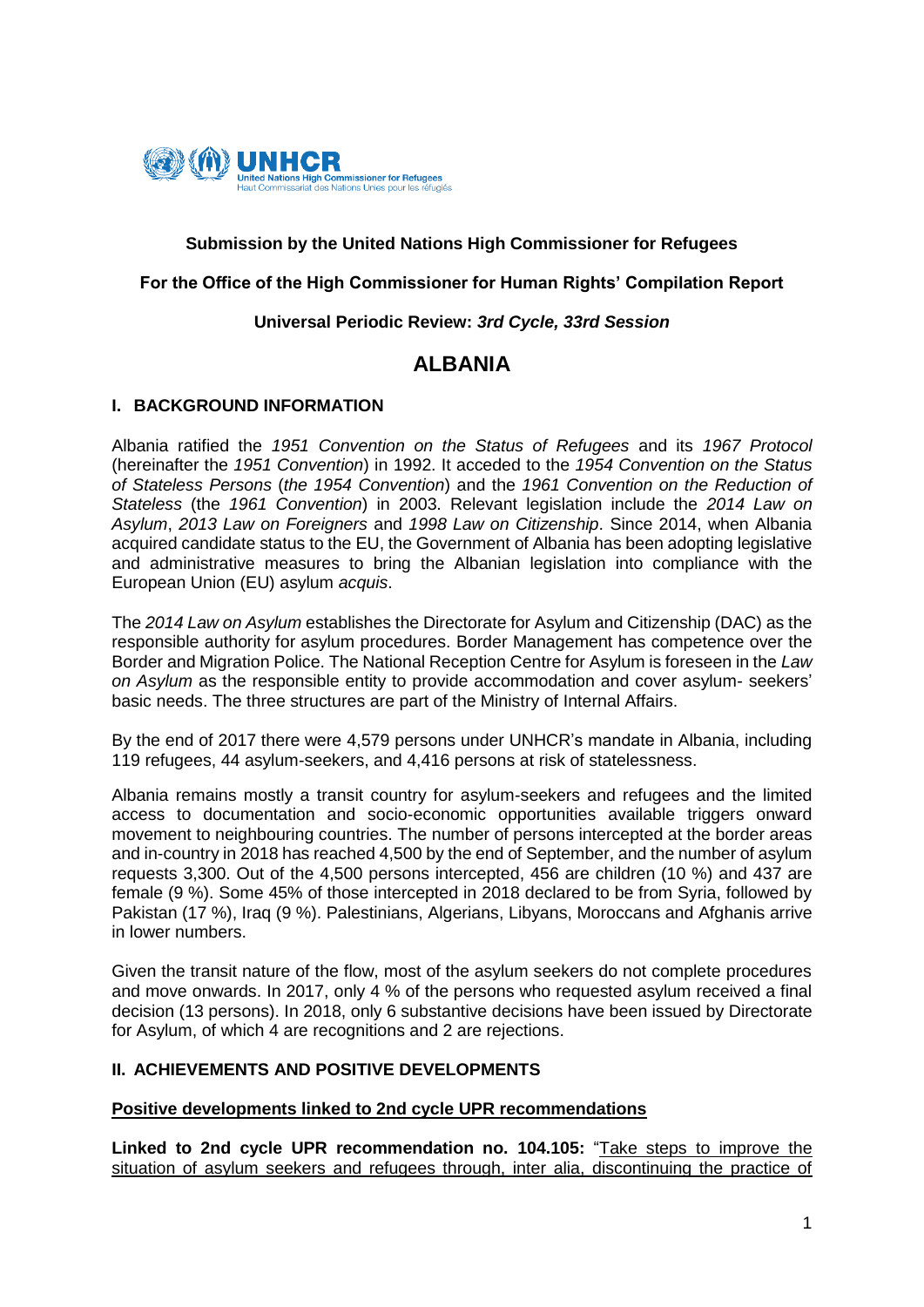detention of unaccompanied children, providing identification documents for refugees and ensuring their access to social assistance, implementing integration and housing programmes, as well as refraining from detaining asylum seekers, except as a last resort. (Sierra Leone)

Detention of unaccompanied children has not been a practice in 2016-2018, even if few cases have been sporadically reported and addressed by the authorities. The government has shown good will to cooperate with UNHCR and partners to identify alternatives and use detention only as last resort. In addition, it should be noted that detention of asylum-seekers in general has substantially decreased, and all asylum-seekers are referred to the National Reception Centre, which is an open centre.

The new *Law on the Protection of Children's Rights* enacted in 2017 covers all children, including asylum seeking, refugees and stateless children. Secondary legislation is being drafted and discussed to ensure inclusion of sufficient safeguards to protect children on the move. Moreover, the new *Law on Social Services and Care* (2016) and the *Law on Free Legal Aid* (2018) explicitly include refugees and persons granted subsidiary protection as beneficiaries.

# **Positive developments – general remarks**

The Albanian legal framework on asylum is generally aligned with the EU asylum *acquis* and international standards, and institutionalization of procedures is underway. Reception capacity was doubled in 2017, with the EU funded extension of the National Reception Centre for Asylum, and the renovation of a municipal centre of Gjirokastra to accommodate temporarily asylum-seekers and persons with specific needs. Additional reception capacity by a UNHCR partner at the border with Montenegro was made available in 2018 for 120 persons.

The identification of persons at risk of statelessness has substantially improved following a mapping exercise conducted by UNHCR and Tirana Legal Aid Society in cooperation with several Ministries, INSTAT and Municipalities. In only four months, 1,031 persons at risk of statelessness have been identified by local actors, mostly affecting children of Albanian parents who are born abroad and Roma and Egyptian communities. The relevant Ministries, as well as the Speaker of the Parliament and several MPs have committed to engage in the process of legislative and administrative reform which is required to end statelessness by 2024. As a result, on 11 October, the Parliament approved modifications to the *Law on Civil Status*, whereby the two main causes of risk of Statelessness, as identified in the mapping exercise, namely the lack of registration by inactivity and/or lack of documentation of parents ( which affected mostly Rome and Egyptian Communities), and the cumbersome and costly legal/administrative provisions and judicial requirements for the registration of Albanian children born abroad (which affected mostly the Albanian diaspora). Relevant bylaws for its implementation shall be approved by mid-January 2019, as decided by Parliament. In addition, the *Law on Citizenship* is in the process of being amended and the Ministry of Interior is actively seeking advice to prevent statelessness.

# **III. KEY PROTECTION ISSUES, CHALLENGES AND RECOMMENDATIONS**

## **Challenges linked to outstanding 2nd cycle UPR recommendations**

## **Issue 1: Issuance of identification and travel documents**

**Linked to 2nd cycle UPR recommendation no. 104.105:** "Take steps to improve the situation of asylum seekers and refugees through, inter alia, discontinuing the practice of detention of unaccompanied children, providing identification documents for refugees and ensuring their access to social assistance, implementing integration and housing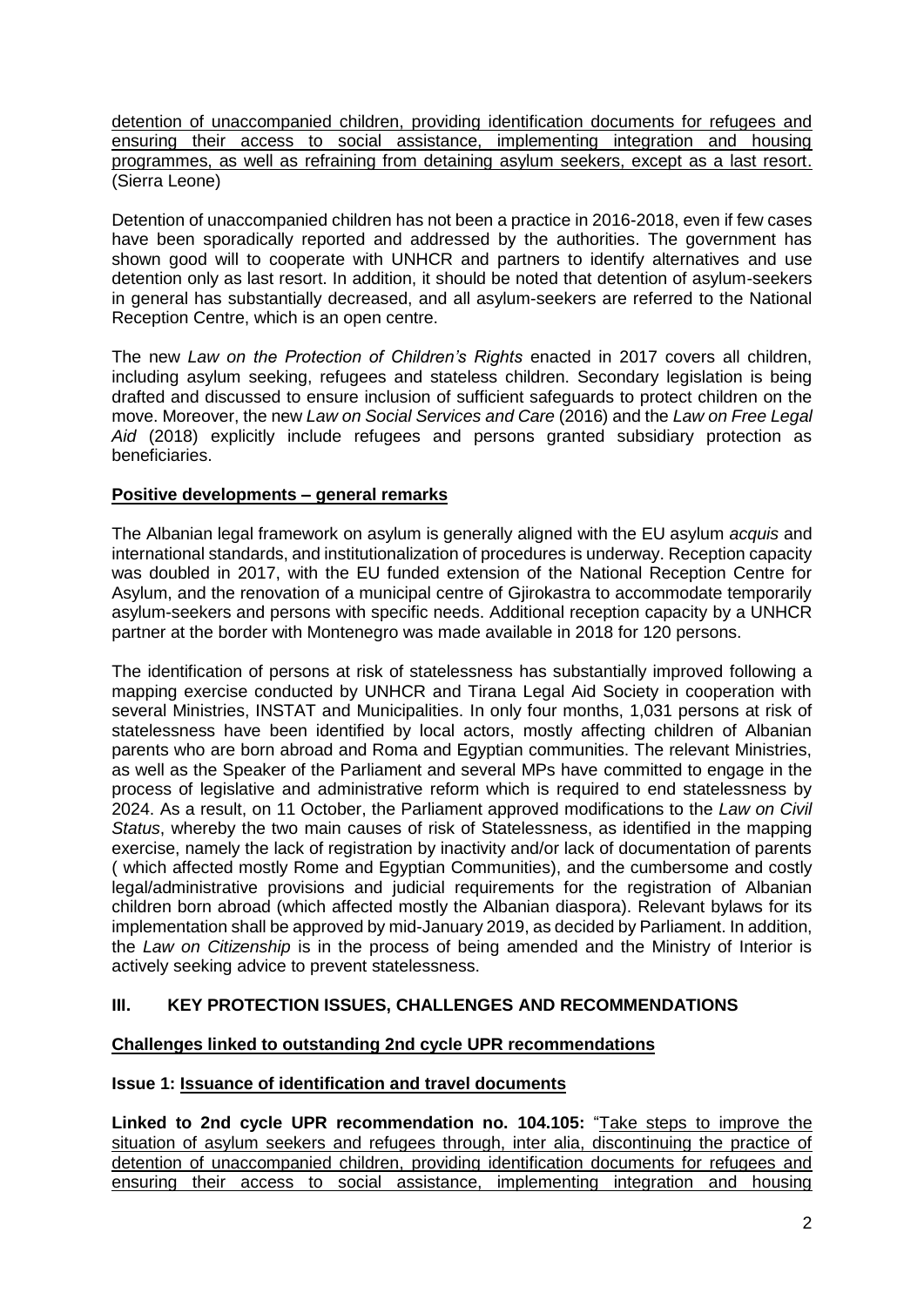programmes, as well as refraining from detaining asylum seekers, except as a last resort. (Sierra Leone)

According to the *2014 Law on Asylum*, refugees are entitled to identification (ID) and travel documents. In practice, there are obstacles that prevent refugees from obtaining documentation as the current general documentation system does not generate them automatically. Hence, the Directorate of Asylum and the Civil Status Office should follow-up and coordinate on every individual case, which is not always the case. Only 5 refugees have been issued IDs and travel documents in 2017 and first half of 2018. In addition, the unique identifier provided by these documents is not compatible with the information system of other governmental structures, thus creating additional impediments on access to rights and services.

## **Recommendations:**

UNHCR recommends that the Government of Albania:

- (a) Issue travel documents and ID cards for refugees and persons granted subsidiary protection as foreseen in the Law on Asylum; and
- (b) Design and implement informatics tools and mechanisms to allow asylum-seekers and refugees to have effective access to rights and services.

## **Issue 2: Rights of refugees and asylum-seekers**

**Linked to 2nd cycle UPR recommendation no. 104.105:** "Take steps to improve the situation of asylum seekers and refugees through, inter alia, discontinuing the practice of detention of unaccompanied children, providing identification documents for refugees and ensuring their access to social assistance, implementing integration and housing programmes, as well as refraining from detaining asylum seekers, except as a last resort. (Sierra Leone)

Contrary to the provisions of the *2014 Asylum Law*, Article 9.2 of the *Law on Social Assistance and Services* (2016) excludes asylum-seekers from its scope. This restricts the governmental support available for this category to the services provided at the National Reception Centre for Asylum.

Housing is a significant constraint for the refugees trying to integrate in Albania. The *Law on Social Programs for Housing in Urban Areas* (2018) allocates funds to the local government to provide social housing. Refugees, however, cannot access social public housing programs.

The current naturalisation process is not accessible for refugees in practice due to several requirements that are too onerous, including presentation of original documents from the country of origin (e.g. birth certificates, criminal records, etc.) and proof of sufficient economic means. UNHCR supported 15 persons granted international protection to apply for citizenship but their applications have been pending at the Ministry of Interior and/or the President's Office since 2017.

## **Recommendations:**

UNHCR recommends that the Government of Albania:

- (a) Amend the *Law on Social Assistance and Services* to include asylum-seekers in its scope in line with provisions in the *Law on Asylum*, *Law on Child Protection*, fundamental rights foreseen in the Constitution of Albania and international standards;
- (b) Amend the *Law on Social Programs for Housing in Urban Areas* to include refugees and persons granted subsidiary protection among the beneficiaries of the law, in order to prevent discriminatory practices against long term residents with limited socioeconomic opportunities;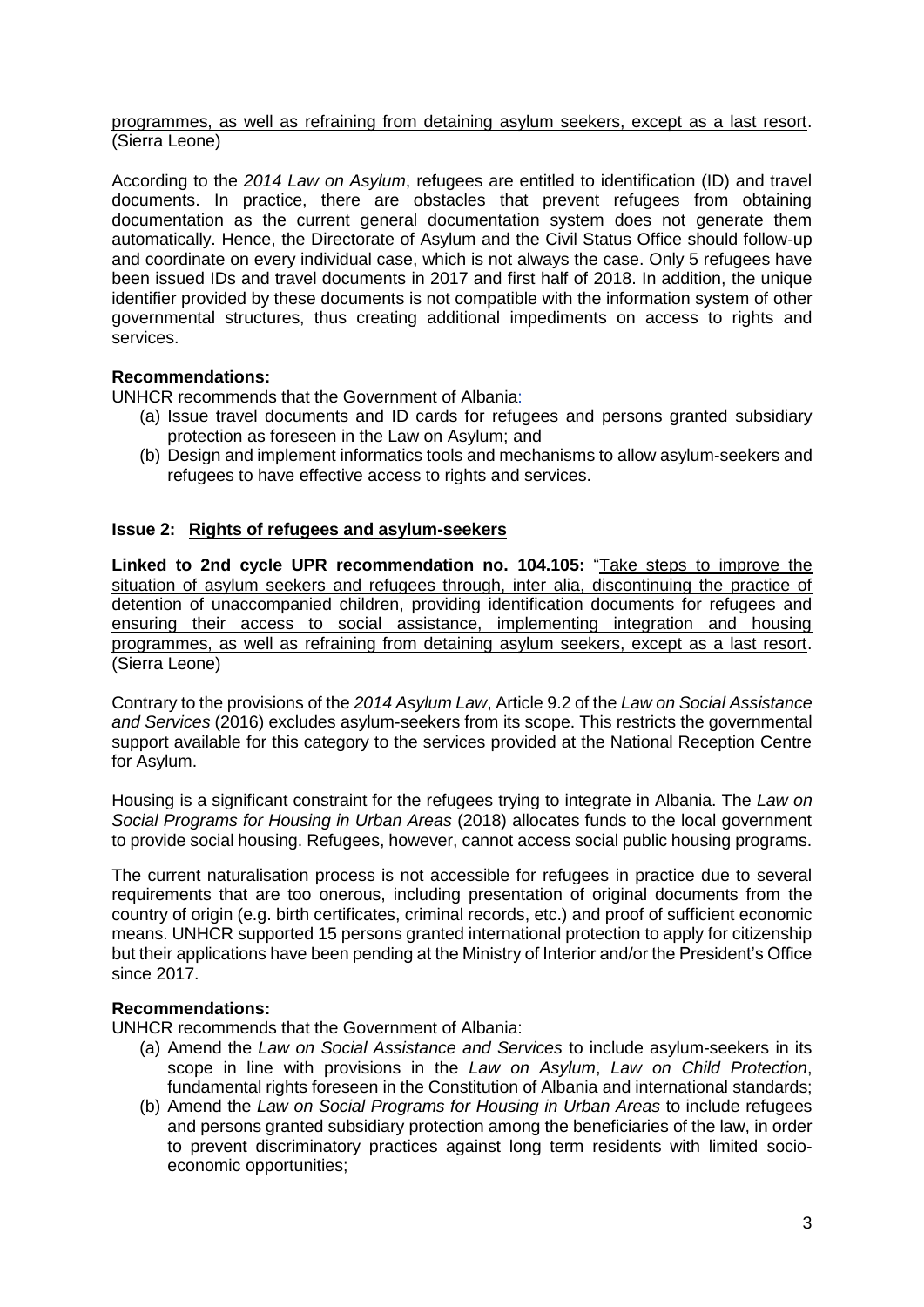- (c) Amend the *Law on Citizenship* to foresee flexible requirements for the naturalization of refugees with long term residence in Albania;
- (d) Ensure timely consideration of citizenship applications to avoid undue delays; and
- (e) Enhance inter-ministerial coordination on integration matters, particularly through a more active role of the Ministry of Health and Social Welfare and local governance structures to promote integration of asylum-seekers willing to remain in Albania.

### **Issue 3: Fair and efficient asylum procedures**

**Linked to 2nd cycle UPR recommendation no. 104.105:** "Take steps to improve the situation of asylum seekers and refugees through, inter alia, discontinuing the practice of detention of unaccompanied children, providing identification documents for refugees and ensuring their access to social assistance, implementing integration and housing programmes, as well as refraining from detaining asylum seekers, except as a last resort. (Sierra Leone)

The composition of the office of the Director and the Directorate for Asylum and Citizenship changed in the beginning of 2018 as part of a governmental restructuring process. Most of the current staff do not have previous experience on refugee issues and require capacity-building and training.

The length of asylum procedures has substantially increased in 2018 compared to previous years, when a final decision on the substance could be issued in 2/3 months. In 2018, the time lapse between the asylum request and lodging of asylum applications has reached over 4 months for some cases. Given that the number of asylum seekers who decide to stay in Albania is low in comparison to those transiting the country, the existing structure should ensure quality and rapid decision making in those cases.

Delays in formalising asylum applications cause discouragement and increase dependency on the National Reception Centre for Asylum Seekers.

In some cases the Directorate for Asylum directly rejects applications as inadmissible without ensuring that the asylum seeker is adequately heard.

#### **Recommendations:**

UNHCR recommends that the Government of Albania:

- (a) Establishes administrative mechanisms to ensure the timely lodging of asylum applications, notably by persons who have shown willingness to remain in the Republic of Albania; and
- (b) When assessing admissibility criteria, ensures that asylum-seekers have access to effective procedural safeguards, notably ensuring effectively the right to be heard.

#### **Additional protection challenges**

#### **Issue 4: Risk of statelessness**

The *Law on Citizenship* includes safeguards protecting children against statelessness, but legal gaps have been identified for children born to persons not legally residing in Albania, as well as to Albanian citizens abroad. The *Law on Foreigners* provides a definition of stateless persons and foresees the issuance of residence permits on a humanitarian basis but there is no stateless determination procedure in place.

Further to a baseline study conducted by UNHCR, a first legal package to reduce the risk of statelessness was approved by the Parliament in October 2018. When followed by relevant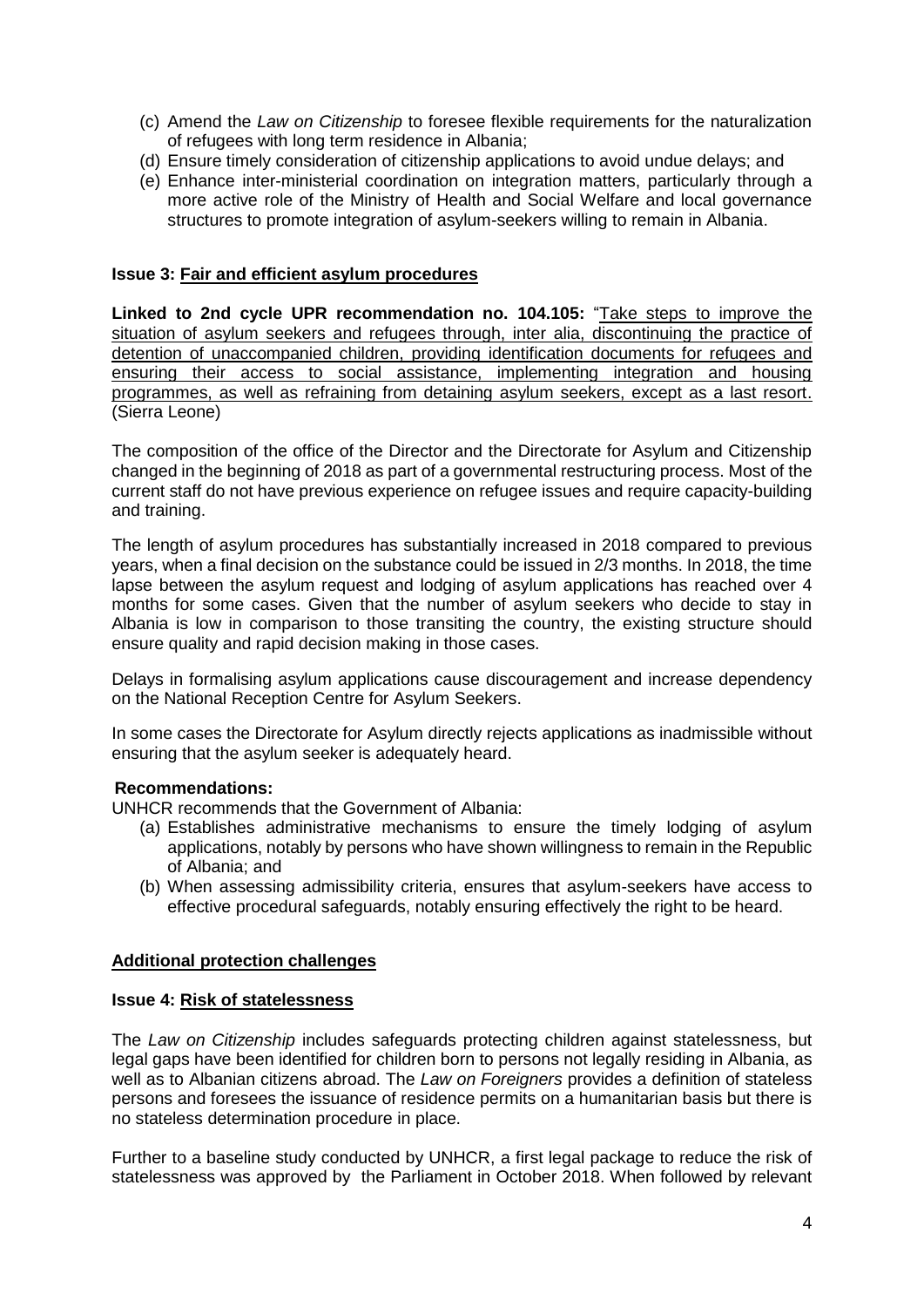bylaws, the main causes of risk of statelessness will be addressed, namely: (a) lack of registration by inactivity and/or lack of documentation of parents, which affects mostly Roma and Egyptian Communities, and (b) cumbersome and costly legal/administrative provisions and judicial requirements for the registration of Albanian children born abroad, which affects mostly socially and economically vulnerable individuals of the Albanian diaspora. The UNHCR study and its recommendations have been widely supported by relevant State institutions, notably including relevant Ministries.

### **Recommendations:**

UNHCR recommends that the Government of Albania:

- (a) Ensure that all international and regional obligations related to the right to nationality, and birth registration are fully incorporated into domestic law and implemented in practice;
- (b) Take steps to remove legal and practical impediments hindering the access to the Albanian nationality, and safeguard every child's right to a nationality, irrespective of the status, documentation, or actions of their parents;
- (c) Ensure that all civil registration and documentation procedures, including birth registration, are universally accessible by implementing the amendments to the Law on Civil Registry, hence simplifying complex and bureaucratic procedures and eliminating barriers related to cost, time, or distance;

**UNHCR October 2018**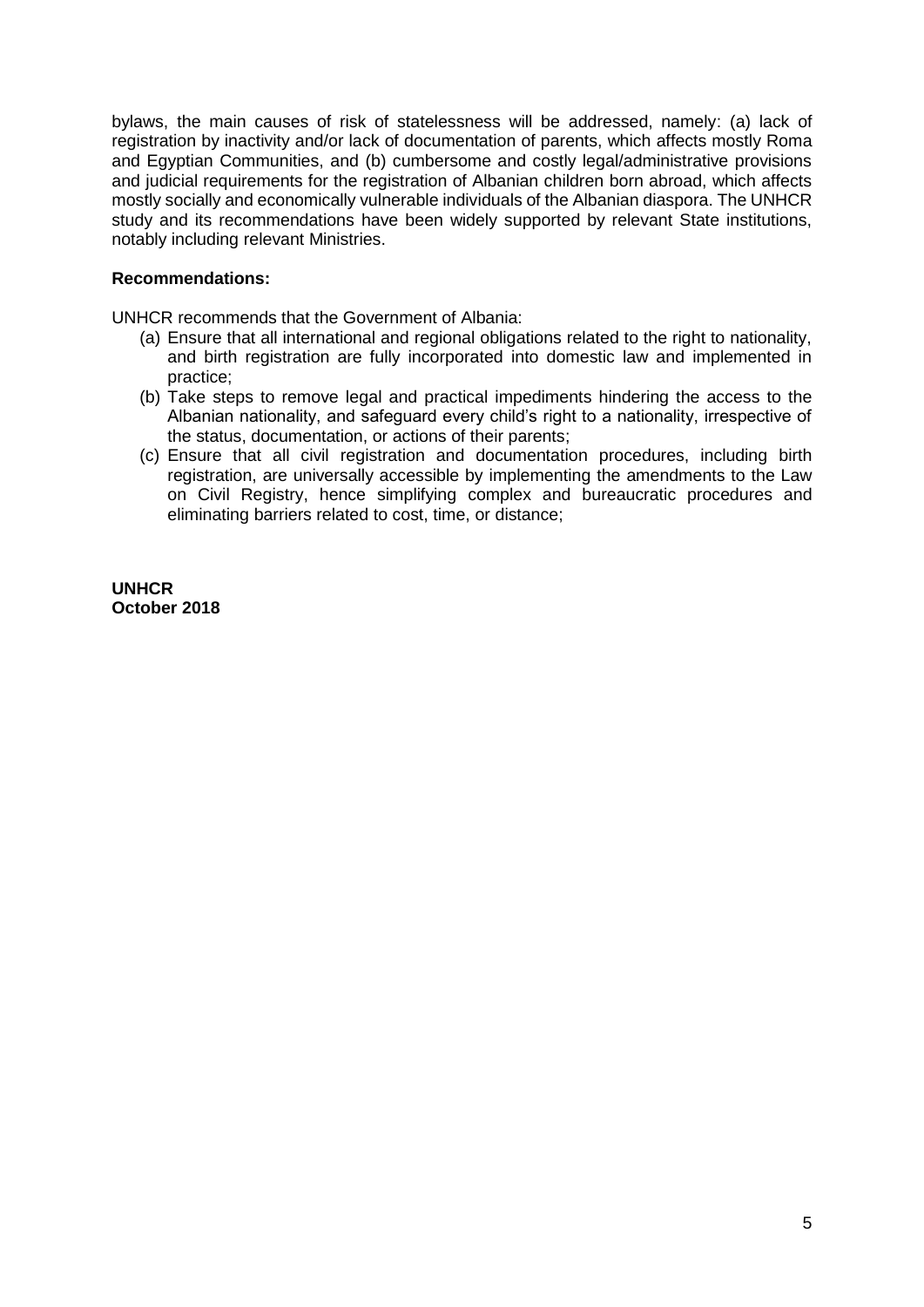# **ANNEX**

#### **Excerpts of relevant Recommendations from the 2nd cycle Universal Periodic Review, Concluding Observations from UN Treaty Bodies and Recommendations of Special Procedures mandate holders**

# **ALBANIA**

We would like to bring your attention to the following excerpts from the 2nd cycle UPR recommendations and UN Treaty Monitoring Bodies' Concluding Observations, relating to issues of interest and persons of concern to UNHCR with regards to ALBANIA.

## **I. Universal Periodic Review (Second Cycle – 2018)**

| Recommendation <sup>1</sup>                                                                                                                                                                                                                                                                        | Recommending<br>State/s                  | Position <sup>2</sup>               |  |  |
|----------------------------------------------------------------------------------------------------------------------------------------------------------------------------------------------------------------------------------------------------------------------------------------------------|------------------------------------------|-------------------------------------|--|--|
| <b>Equality and non-discrimination</b>                                                                                                                                                                                                                                                             |                                          |                                     |  |  |
| 104.37 Fully implement the Law on Protection from Discrimination and<br>launch a national awareness campaign on the issue of discrimination and<br>racism:                                                                                                                                         | Germany                                  | Supported                           |  |  |
| 104.38 Study the possibility of strengthening the measures to fight<br>discrimination, in order to eradicate the trend and/or the dissemination of<br>stereotypes that lead to discrimination on the grounds of sexual orientation;                                                                | Argentina                                | Supported                           |  |  |
| 106.6 Ensure strict implementation of its new legislation on discrimination,<br>as well as adopt new provisions prohibiting also discrimination based on<br>nationality;                                                                                                                           | Switzerland                              | Partially<br>supported <sup>3</sup> |  |  |
| Prevention of torture and ill-treatment                                                                                                                                                                                                                                                            |                                          |                                     |  |  |
| 104.16 Strengthen the public impact of the People's Advocate<br>(Ombudsman) and his capacity to act effectively as a preventive national<br>force also when it comes to sensitive issues such as prosecution of acts of<br>torture:                                                                | Czech Republic                           | Supported                           |  |  |
| 104.41 Instruct police officers on an annual basis that any form of ill-<br>treatment of detained persons is unacceptable and will be punished;                                                                                                                                                    | United<br><b>States</b><br>of<br>America | Supported                           |  |  |
| 104.42 Prevent all cases of torture and ill-treatment by police, law<br>enforcement officials and in places of detention and ensure effective,<br>independent and impartial investigations in all cases;                                                                                           | Germany                                  | Supported                           |  |  |
| 104.75 Effectively fight against torture and ill-treatment, especially in places<br>of detention, ensuring that these acts are the subject of independent<br>investigations and appropriate legal prosecutions, and that the use of<br>preventive detention is exceptional and strictly regulated; | France                                   | Supported                           |  |  |
| 105.18 Ensure the strict implementation of the prohibition of torture and ill-<br>treatment, especially in pre-trial detention, and improve the conditions of<br>detention in conformity with the international standards;                                                                         | Costa Rica                               | Supported                           |  |  |

<sup>1</sup> All recommendations made to Albania during its 2nd cycle UPR can be found in: "Report of the Working Group on the Universal Periodic Review of Albania" (7 July 2014), A/HRC/27/4, available at: [https://documents-dds](https://documents-dds-ny.un.org/doc/UNDOC/GEN/G14/076/77/PDF/G1407677.pdf?OpenElement)[ny.un.org/doc/UNDOC/GEN/G14/076/77/PDF/G1407677.pdf?OpenElement.](https://documents-dds-ny.un.org/doc/UNDOC/GEN/G14/076/77/PDF/G1407677.pdf?OpenElement)

**.** 

**<sup>2</sup>** Albania's views and replies, in English, can be found in: *Addendum* (21 July 2014), A/HRC/27/4/Add.1, available at: [https://documents-dds-ny.un.org/doc/UNDOC/GEN/G14/089/09/PDF/G1408909.pdf?OpenElement.](https://documents-dds-ny.un.org/doc/UNDOC/GEN/G14/089/09/PDF/G1408909.pdf?OpenElement)

<sup>3</sup> *Addendum*: "The first part of this recommendation is accepted and is being implemented regarding the effective implementation of the legislation on discriminations. The second part of this recommendation regarding the adoption of new provisions prohibiting discrimination based on nationality is not accepted and we provide the following information: The law "On protection from discrimination" contains an open-ended (non-exhaustive) list of discriminatory grounds, including the term "any other ground". In this context the nationality is provided as another ground for non-discrimination."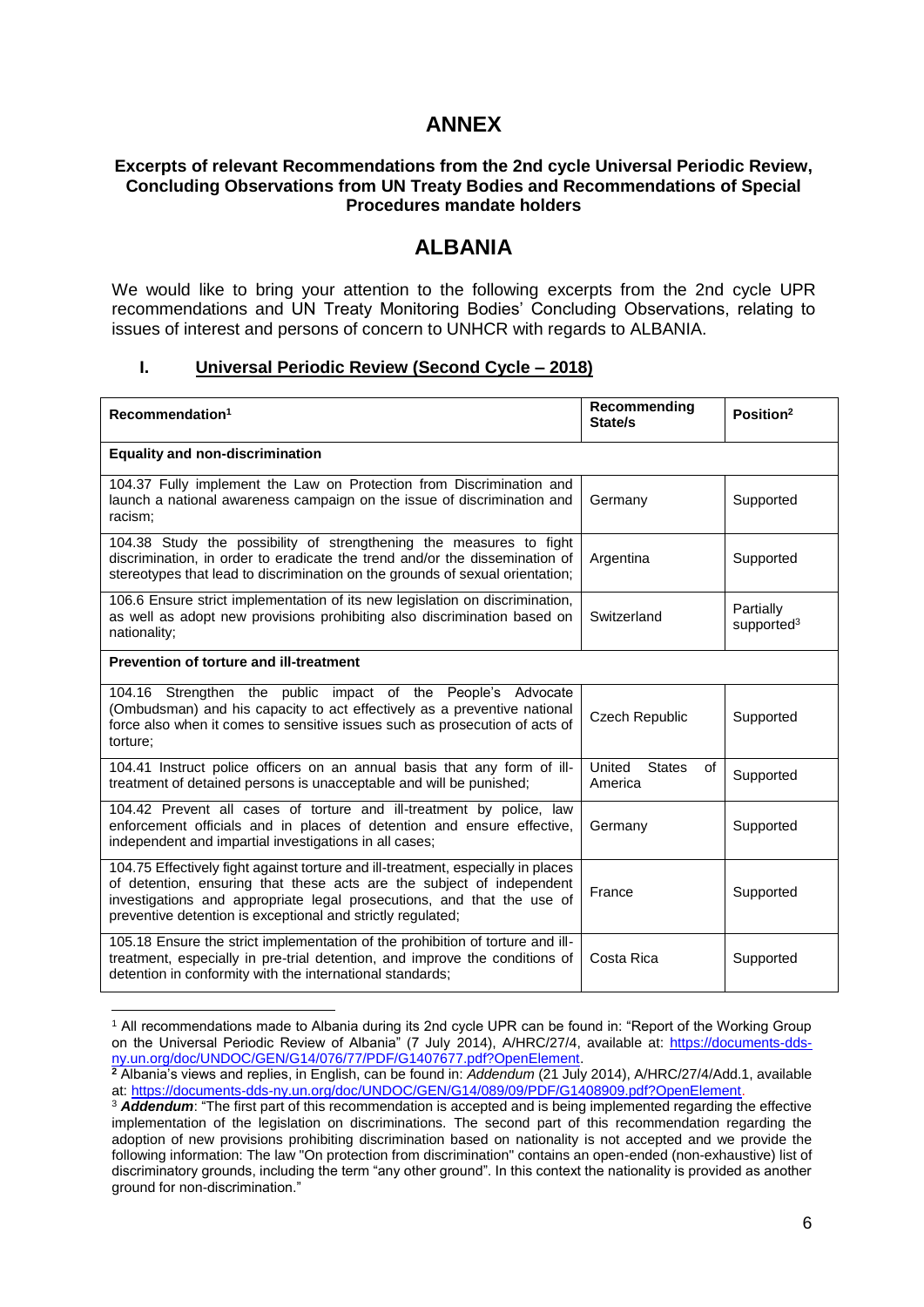| Violence against women and children                                                                                                                                                                                                                                                                                                                                                                              |                                          |           |
|------------------------------------------------------------------------------------------------------------------------------------------------------------------------------------------------------------------------------------------------------------------------------------------------------------------------------------------------------------------------------------------------------------------|------------------------------------------|-----------|
| 104.47 Fully implement the normative framework and related policies aimed<br>at preventing violence against women, in particular by addressing the factors<br>which may still prevent women from filing complaints regarding episodes of<br>violence;                                                                                                                                                            | Italy                                    | Supported |
| 104.48 Enhance support services for victims of domestic and gender-based<br>violence; and take measures to raise awareness among law enforcement<br>officials, lawyers and judges of the serious nature of domestic and gender-<br>based violence;                                                                                                                                                               | Australia                                | Supported |
| 104.50 Establish appropriate shelters and social services for victims of<br>domestic violence, as well as a system of victim compensation and<br>reintegration;                                                                                                                                                                                                                                                  | Ireland                                  | Supported |
| <b>Trafficking and exploitation</b>                                                                                                                                                                                                                                                                                                                                                                              |                                          |           |
| 104.63 Reinforce measures to protect victims of trafficking, with due regard<br>to the special situation of child victims, regardless of whether they have<br>agreed to participate in judicial proceedings;                                                                                                                                                                                                     | Croatia                                  | Supported |
| 104.64. Consider improving assistance, including medical and social<br>services, and shelter for trafficking victims, particularly women and children;                                                                                                                                                                                                                                                           | Thailand                                 | Supported |
| 104.65 Take further measures to address the issue of violence against<br>children, including trafficking and sexual abuse;                                                                                                                                                                                                                                                                                       | Portugal                                 | Supported |
| 104.66 Take the necessary measures to effectively eliminate the worst<br>forms of child labour;                                                                                                                                                                                                                                                                                                                  | United<br><b>States</b><br>οf<br>America | Supported |
| 104.67 Take measures to strengthen the monitoring mechanisms to combat<br>child labour and the economic exploitation of minors;                                                                                                                                                                                                                                                                                  | Mexico                                   | Supported |
| 104.68 Strengthen efforts aimed at protecting the rights of children in need,<br>children who are victims of labour exploitation and children vulnerable to<br>exploitation and violence;                                                                                                                                                                                                                        | Qatar                                    | Supported |
| 105.23 Strengthen the legislation and the national action plan to fight<br>trafficking in persons, in order to end the sexual exploitation of children;                                                                                                                                                                                                                                                          | France                                   | Supported |
| 105.24 Take further measures to effectively combat trafficking in human<br>beings, especially with regard to vulnerable groups such as women and<br>children;                                                                                                                                                                                                                                                    | Slovenia                                 | Supported |
| 105.27 Ensure early identification of victims of trafficking and provide<br>adequate medical, legal and social assistance, including shelter;                                                                                                                                                                                                                                                                    | Republic of Moldova                      | Supported |
| 106.13 Strengthen the legislation to fight trafficking in persons, especially<br>women and children, ensuring the due punishment of the perpetrators of<br>such crimes and the provision of legal and psychological assistance to<br>victims;                                                                                                                                                                    | Mexico                                   | Supported |
| Freedom of expression                                                                                                                                                                                                                                                                                                                                                                                            |                                          |           |
| 104.85 Take measures to promote a safe and enabling environment for<br>journalists to perform their work independently and without undue<br>interference;                                                                                                                                                                                                                                                        | Lithuania                                | Supported |
| Migrants' rights                                                                                                                                                                                                                                                                                                                                                                                                 |                                          |           |
| 104.104 Ensure the development of a human rights-based migration policy<br>which guarantees respect of the rights of all migrants;                                                                                                                                                                                                                                                                               | France                                   | Supported |
| 104.105 Take steps to improve the situation of asylum seekers and refugees<br>through, inter alia, discontinuing the practice of detention of unaccompanied<br>children, providing identification documents for refugees and ensuring their<br>access to social assistance, implementing integration and housing<br>programmes, as well as refraining from detaining asylum seekers, except as<br>a last resort; | Sierra Leone                             | Supported |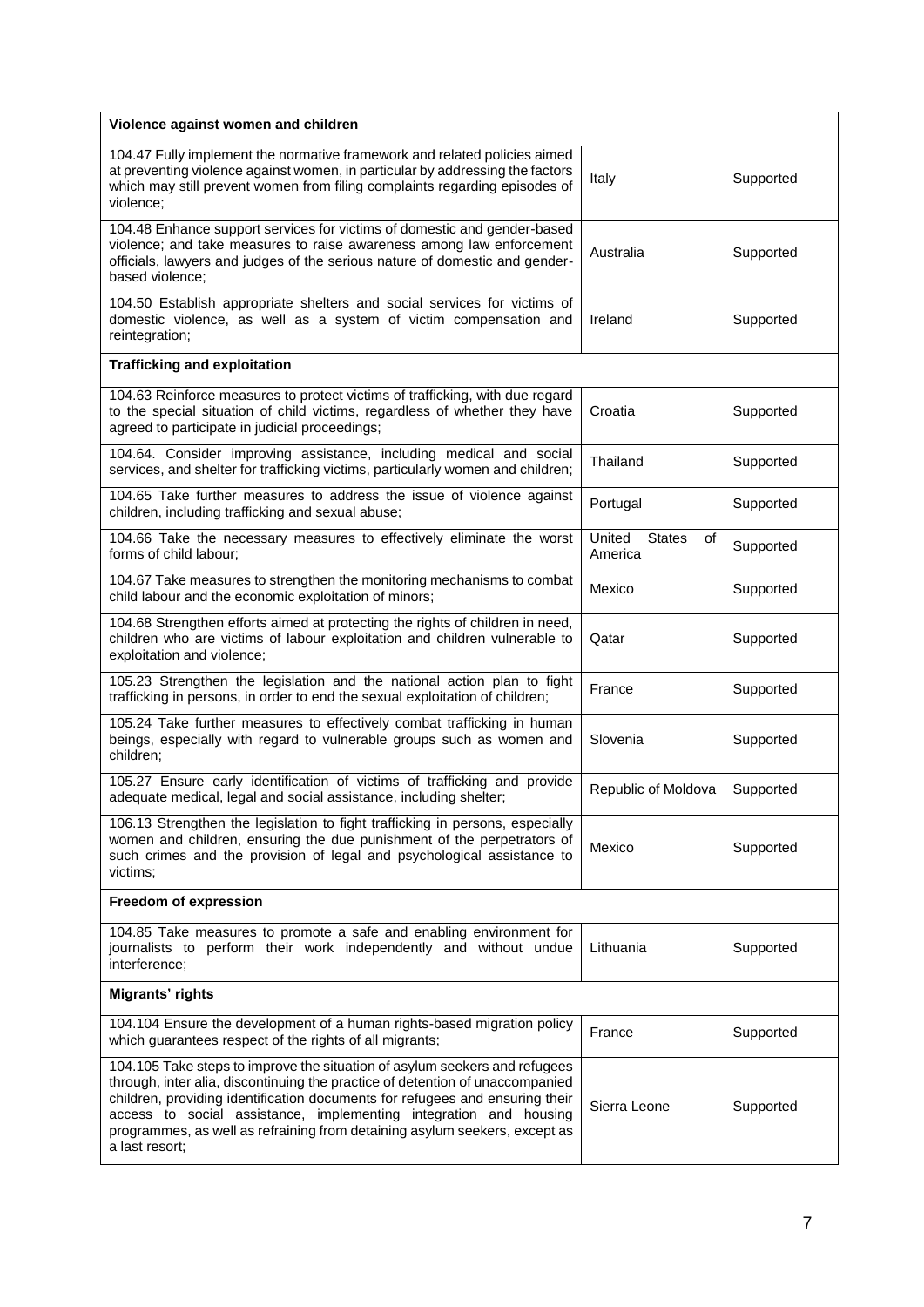| Racism and xenophobia                                                                                                                           |         |           |  |
|-------------------------------------------------------------------------------------------------------------------------------------------------|---------|-----------|--|
| 105.29 Prevent more effectively racially motivated or xenophobic offences,<br>investigate those cases and prosecute the perpetrators;           | Tunisia | Supported |  |
| 105.30 Prevent effectively infractions with a racist or xenophobic motivation,<br>conduct investigations and bring the perpetrators to justice; | l ogol  | Supported |  |

# **II. Treaty Bodies**

## **Committee on the Elimination of Discrimination against Women**

Concluding Observations, (2016), [CEDAW/C/ALB/CO/4](file:///C:/Users/TRUSCAN/Documents/UPR33/LoE/Albania_CEDAW_2016.pdf)

## **Gender-based violence against women**

22. The Committee commends the State party on its efforts to combat gender-based violence against women, inter alia by amending the Criminal Code to criminalize gender-based violence and marital rape and conducting public awareness campaigns. The Committee remains concerned, however, that such violence remains prevalent in the State party. It is also concerned about:

- (a) The low rate of reporting of cases of gender-based violence against women owing to women's limited access to legal aid services, especially in rural and remote areas, as well as the absence of hotline services for women who are victims of such violence;
- (b) The insufficient implementation of the national referral mechanism aimed at preventing and providing protection from gender-based violence, in particular at the local level, owing to the lack of coordination among responsible entities and the lack of the necessary skills and capacity among the responsible staff;
- (c) The insufficient number of shelters for women who are victims of gender-based violence and the restrictive criteria for admission to such shelters, as well as the lack of medical and psychological rehabilitation services for women;
- (d) The frequent failure to enforce protection orders and emergency protection orders.

## **23. The Committee recommends that the State party:**

- **(a) Take measures to encourage women to report cases of gender-based violence by providing free legal aid, including in rural and remote areas, and by establishing a 24-hour hotline service;**
- **(b) Strengthen the role and capacity of relevant authorities with regard to the protection and rehabilitation of victims of gender-based violence in accordance with international standards;**
- **(c) Increase the number and capacity of State-run shelters, increase the financing of shelters run by non-governmental organizations and put in place mechanisms for contracting, delegating to or obtaining the services of non-governmental organizations in order to respond to the needs of all women who are victims of gender-based violence, including Roma and Egyptian women, women with disabilities and women living in rural and remote areas;**
- **(d) Strengthen the enforcement of court decisions, in particular those that concern protection orders or emergency protection orders for women who are victims of gender-based violence, including by building the capacity of judicial personnel, such as court bailiffs.**

## **Trafficking and exploitation of prostitution**

24. The Committee welcomes the significant efforts of the State party in combating trafficking in women and girls, including for the purpose of sexual and labour exploitation, by introducing amendments to the Criminal Code (Law No. 144/2013) criminalizing the use of services